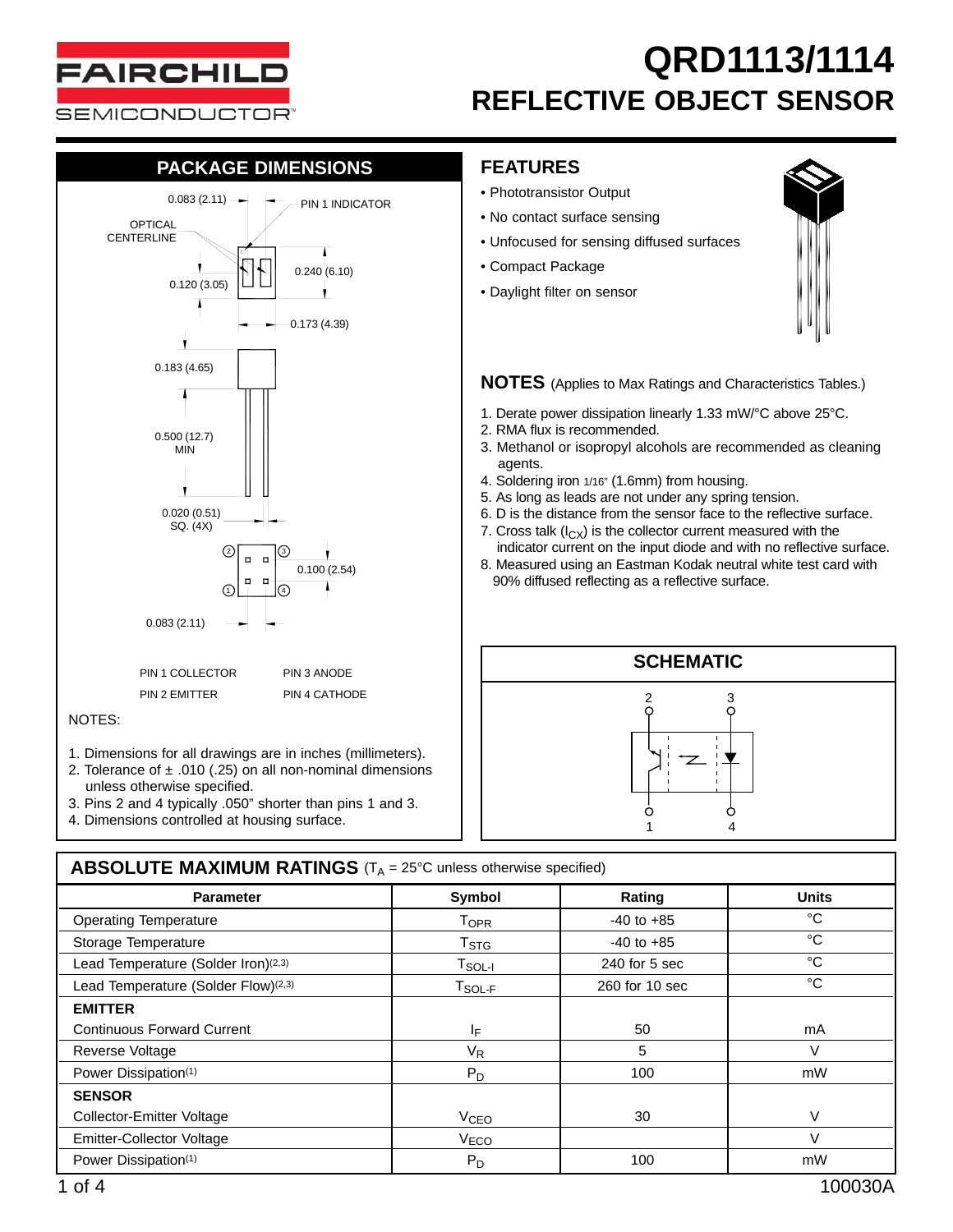| <b>ELECTRICAL / OPTICAL CHARACTERISTICS</b> $(T_A = 25^\circ C)$ |                                                         |                   |            |            |            |              |  |  |  |
|------------------------------------------------------------------|---------------------------------------------------------|-------------------|------------|------------|------------|--------------|--|--|--|
| <b>PARAMETER</b>                                                 | <b>TEST CONDITIONS</b>                                  | <b>SYMBOL</b>     | <b>MIN</b> | <b>TYP</b> | <b>MAX</b> | <b>UNITS</b> |  |  |  |
| <b>EMITTER</b>                                                   | $I_F = 20$ mA                                           | $V_F$             |            |            | 1.7        | $\vee$       |  |  |  |
| Forward Voltage                                                  |                                                         |                   |            |            |            |              |  |  |  |
| <b>Reverse Current</b>                                           | $V_R = 5 V$                                             | $I_R$             |            |            | 100        | μA           |  |  |  |
| Peak Emission Wavelength                                         | $I_F = 20$ mA                                           | $\lambda_{PE}$    |            | 940        |            | nm           |  |  |  |
| <b>SENSOR</b>                                                    |                                                         | BV <sub>CEO</sub> | 30         |            |            | $\vee$       |  |  |  |
| Collector-Emitter Breakdown                                      | $I_c = 1$ mA                                            |                   |            |            |            |              |  |  |  |
| Emitter-Collector Breakdown                                      | $I_F = 0.1$ mA                                          | BV <sub>ECO</sub> | 5          |            |            | $\vee$       |  |  |  |
| Dark Current                                                     | $V_{CE}$ = 10 V, $I_F$ = 0 mA                           | $I_{\text{D}}$    |            |            | 100        | nA           |  |  |  |
| <b>COUPLED</b>                                                   | $I_F = 20$ mA, $V_{CE} = 5$ V                           | $I_{C(ON)}$       | 0.300      |            |            | mA           |  |  |  |
| <b>QRD1113 Collector Current</b>                                 | $D = .050"$ (6,8)                                       |                   |            |            |            |              |  |  |  |
| <b>QRD1114 Collector Current</b>                                 | $I_F = 20$ mA, $V_{CE} = 5$ V                           | $I_{C(ON)}$       | 1          |            |            | mA           |  |  |  |
|                                                                  | $D = .050$ " (6,8)                                      |                   |            |            |            |              |  |  |  |
| <b>Collector Emitter</b>                                         | $IF = 40$ mA, $Ic = 100$ µA                             |                   |            |            | 0.4        | V            |  |  |  |
| <b>Saturation Voltage</b>                                        | $D = .050$ " (6,8)                                      | VCE (SAT)         |            |            |            |              |  |  |  |
| Cross Talk                                                       | $I_F = 20$ mA, $V_{CE} = 5$ V, $E_E = 0$ <sup>(7)</sup> | $I_{CX}$          |            | .200       | 10         | μA           |  |  |  |
| <b>Rise Time</b>                                                 | $V_{CE} = 5 V$ , R <sub>L</sub> = 100 $\Omega$          | tr                |            | 10         |            | μs           |  |  |  |
| <b>Fall Time</b>                                                 | $lc(ON) = 5 mA$                                         | tf                |            | 50         |            | μs           |  |  |  |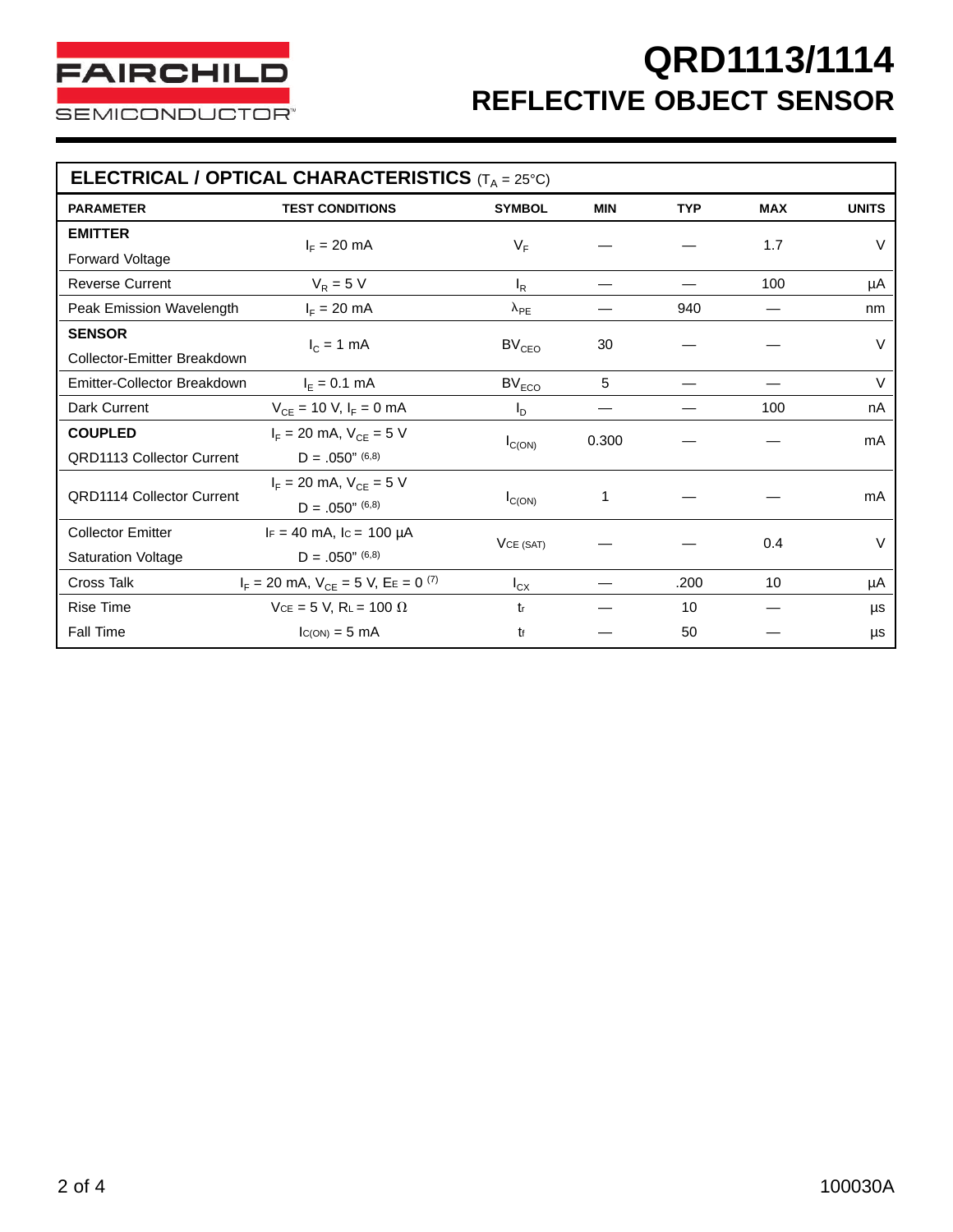

#### **TYPICAL PERFORMANCE CURVES**





 $V_{CE} = 10 V$ 

**Fig. 5 Normalized Collector Current vs. Distance**



ID - COLLECTOR DARK CURRENT

**b** - COLLECTOR DARK CURRENT

102

101

10

1.0

10-1

10-2

10-3